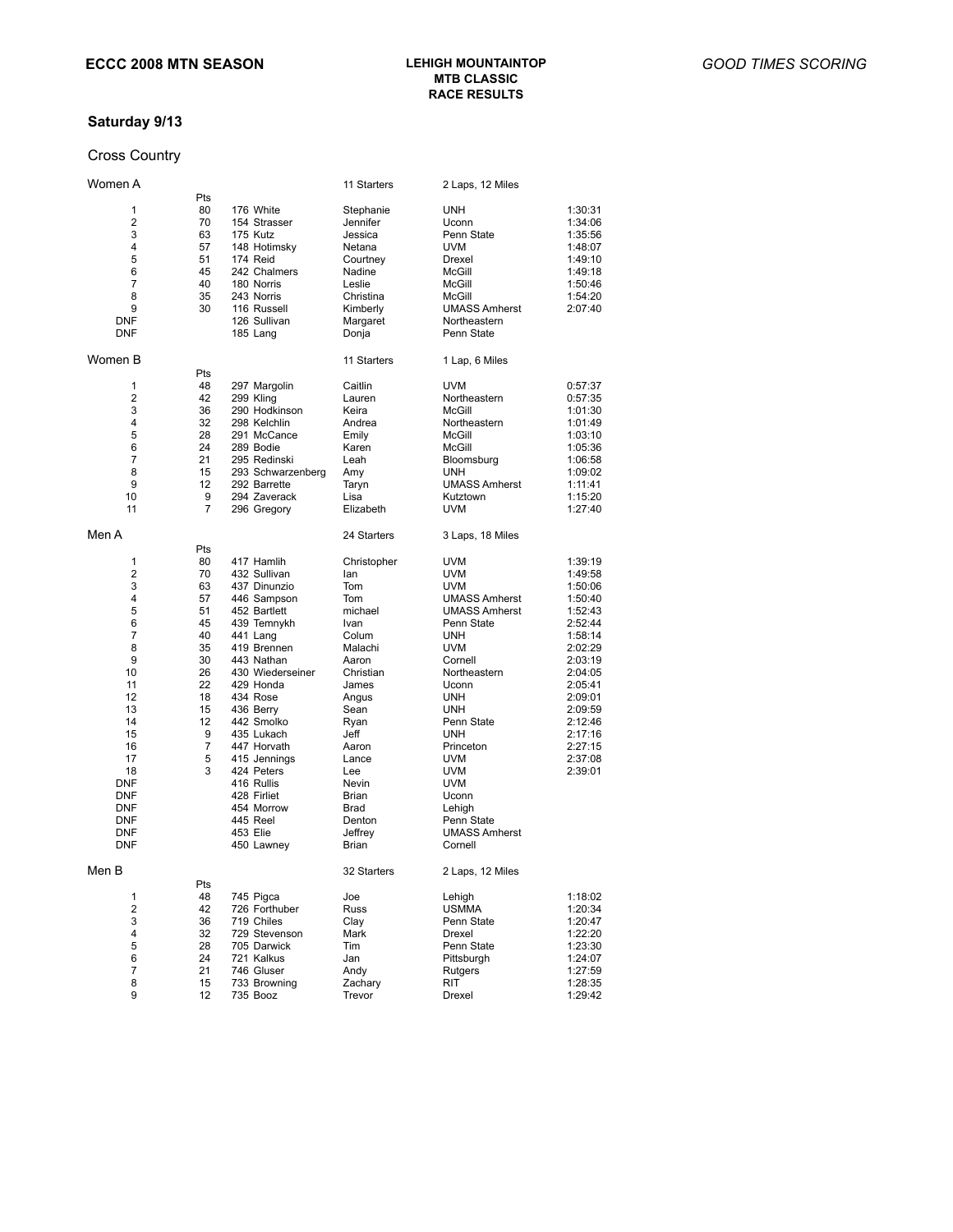#### **ECCC 2008 MTN SEASON LEHIGH MOUNTAINTOP**

## **MTB CLASSIC RACE RESULTS**

| 10<br>11<br>12<br>13<br>14<br>15<br>16<br>17<br>18<br>19<br>20<br>21<br>22<br>23<br>24<br>25<br>26<br>27<br>DNF<br>DNF<br>DNF<br>DNF<br>DNF                                                                                    | 9<br>7<br>5<br>3<br>$\overline{2}$<br>1                         | 738 Chiang<br>707 Caffelky<br>731 Hopengarten<br>749 Ebeling<br>740 Watbos<br>732 Bridi<br>718 Kippelen<br>736 Sbordone<br>722 Dizella<br>741 Zerhusen<br>724 Riedel<br>734 Svingala<br>723 Wesolovich<br>720 Molgano<br>711 Colangelo<br>743 Kennedy<br>725 Smithgail<br>713 Seils<br>708 Krapp<br>709 Igo<br>739 Small<br>716 Moore<br>706 Green                                                                                                                                                                                                                                                                    | James<br>Patrick<br>Steven<br>Kvle<br>Matthew<br>Peter<br>Matt<br><b>Brandon</b><br><b>Brent</b><br>John<br>Justin<br>Forrest<br>Gregory<br>Brian<br>Christopher<br>Sean<br>Mark<br>Drew<br>Corey<br>Scott<br>Leo<br>Andrew<br>Michael                                                                                                                       | Cornell<br>UVM<br>Union College<br>Kutztown<br>Delaware<br>Lehigh<br>Pittsburgh<br>RIT<br>Penn State<br>Delaware<br><b>USMMA</b><br><b>RIT</b><br>Kutztown<br>Uconn<br>Uconn<br><b>UMASS Amherst</b><br>Penn State<br>Uconn<br>Delaware<br>UVM<br>Cornell<br>Penn State<br>Northeastern                                                                                                                                                                                                   | 1:30:29<br>1:30:30<br>1:30:42<br>1:32:43<br>1:33:31<br>1:35:24<br>1:36:35<br>1:41:15<br>1:44:43<br>1:48:54<br>1:48:55<br>1:50:21<br>1:57:15<br>1:58:20<br>2:02:25<br>2:02:57<br>2:07:35<br>2:08:19                                                                                                                                                                                                                             |
|--------------------------------------------------------------------------------------------------------------------------------------------------------------------------------------------------------------------------------|-----------------------------------------------------------------|-----------------------------------------------------------------------------------------------------------------------------------------------------------------------------------------------------------------------------------------------------------------------------------------------------------------------------------------------------------------------------------------------------------------------------------------------------------------------------------------------------------------------------------------------------------------------------------------------------------------------|--------------------------------------------------------------------------------------------------------------------------------------------------------------------------------------------------------------------------------------------------------------------------------------------------------------------------------------------------------------|-------------------------------------------------------------------------------------------------------------------------------------------------------------------------------------------------------------------------------------------------------------------------------------------------------------------------------------------------------------------------------------------------------------------------------------------------------------------------------------------|--------------------------------------------------------------------------------------------------------------------------------------------------------------------------------------------------------------------------------------------------------------------------------------------------------------------------------------------------------------------------------------------------------------------------------|
| Men C                                                                                                                                                                                                                          |                                                                 |                                                                                                                                                                                                                                                                                                                                                                                                                                                                                                                                                                                                                       | 39 Starters                                                                                                                                                                                                                                                                                                                                                  | 1 Lap, 6 Miles                                                                                                                                                                                                                                                                                                                                                                                                                                                                            |                                                                                                                                                                                                                                                                                                                                                                                                                                |
| 1<br>2<br>3<br>4<br>5<br>6<br>7<br>8<br>9<br>10<br>11<br>12<br>13<br>14<br>15<br>16<br>17<br>18<br>19<br>20<br>21<br>22<br>23<br>24<br>25<br>26<br>27<br>28<br>29<br>30<br>31<br>32<br>33<br>34<br>35<br>36<br>37<br>38<br>DNF | Pts<br>32<br>24<br>18<br>15<br>12<br>9<br>7<br>5<br>4<br>3<br>1 | 513 Brehm<br>717 Langnecker<br>519 Setta<br>504 Conroy<br>503 Harnden<br>515 Hale<br>523 Frethingham<br>548 Pick<br>539 Eichinger<br>536 Mondiek<br>506 Peterson<br>531 Gordon<br>532 Repp<br>542 Many<br>547 Stebbins<br>540 Geister<br>541 Crowers<br>510 Kovalchide<br>544 Czerniecki<br>533 Kuzmyak<br>520 Kilpatrick<br>538 Adams<br>517 Johnson<br>530 Adams<br>509 Lachance<br>525 Tortanice<br>527 Thasanaraphan<br>521 Cullen<br>551 Fuertes<br>543 Foly<br>553 Caldwell<br>526 Spencer<br>535 Whitehurst<br>516 McPhail<br>522 Loomis<br>534 Sehumacher<br>512 Zapata-Rotz<br>508 Landsberg<br>529 Pisaselb | Zach<br>Sean<br>Kyle<br>Ryan<br>Derek<br>Daniel<br>Michael<br>Alan<br>Colin<br>Chris<br>Jeff<br>Geoff<br>Zachary<br>Josh<br>Hayden<br>Taylor<br>John<br>Jacob<br>Stefan<br>Nicholas<br>Evan<br>Ben<br>Matt<br>Cristian<br>Steve<br>John<br>Pornsak<br>Kevin<br>Herjo<br>Jared<br>Robert<br>Peter<br>Sean<br>lan<br>Matthew<br>Eric<br>Mikhail<br>Ben<br>Will | Pittsburgh<br>Pittsburgh<br>USMMA<br>Northeastern<br>UVM<br><b>UVM</b><br><b>UNH</b><br>McGill<br>Cornell<br><b>RIT</b><br>Delaware<br>UVM<br>Penn State<br>Villanova<br>Cornell<br>Cornell<br>Cornell<br>Penn State<br>McGill<br>Drexel<br><b>USMMA</b><br>Villanova<br>Monmouth<br>Rutgers<br>Northeastern<br>Penn State<br>Lehigh<br><b>USMMA</b><br>McGill<br>Villanova<br>MCGIII<br>USMMA<br>Cornell<br>Syracuse<br>Penn State<br>Lehigh<br>Penn State<br>Northeastern<br><b>RIT</b> | 0:38:24<br>0:39:29<br>0:40:22<br>0:41:47<br>0:42:43<br>0:43:00<br>0:45:38<br>0:45:50<br>0:46:47<br>0:47:55<br>0:48:03<br>0:48:04<br>0:49:05<br>0:50:35<br>0:50:36<br>0:50:38<br>0:50:49<br>0:51:20<br>0:51:28<br>0:52:38<br>0:53:50<br>0:53:57<br>0:54:06<br>0:54:18<br>0:55:50<br>0:56:00<br>0:56:01<br>0:56:02<br>0:56:03<br>0:58:12<br>0:58:26<br>0:58:58<br>1:03:15<br>1:06:40<br>1:07:40<br>1:10:26<br>1:10:46<br>1:17:42 |
| Open                                                                                                                                                                                                                           |                                                                 |                                                                                                                                                                                                                                                                                                                                                                                                                                                                                                                                                                                                                       | 4 Starter                                                                                                                                                                                                                                                                                                                                                    | 2 Laps, 12 Miles                                                                                                                                                                                                                                                                                                                                                                                                                                                                          |                                                                                                                                                                                                                                                                                                                                                                                                                                |
| 1                                                                                                                                                                                                                              | Pts                                                             | 388 Puliti                                                                                                                                                                                                                                                                                                                                                                                                                                                                                                                                                                                                            | Elizabeth                                                                                                                                                                                                                                                                                                                                                    |                                                                                                                                                                                                                                                                                                                                                                                                                                                                                           | 0:58:46                                                                                                                                                                                                                                                                                                                                                                                                                        |
| 1<br>2<br>3                                                                                                                                                                                                                    |                                                                 | 392 Bob<br>387 Dan Brozoski<br>529 Pisaselb                                                                                                                                                                                                                                                                                                                                                                                                                                                                                                                                                                           | Eichlin<br>Brozoski<br>Will                                                                                                                                                                                                                                                                                                                                  |                                                                                                                                                                                                                                                                                                                                                                                                                                                                                           | 1:10:43<br>1:17:22<br>1:39:07                                                                                                                                                                                                                                                                                                                                                                                                  |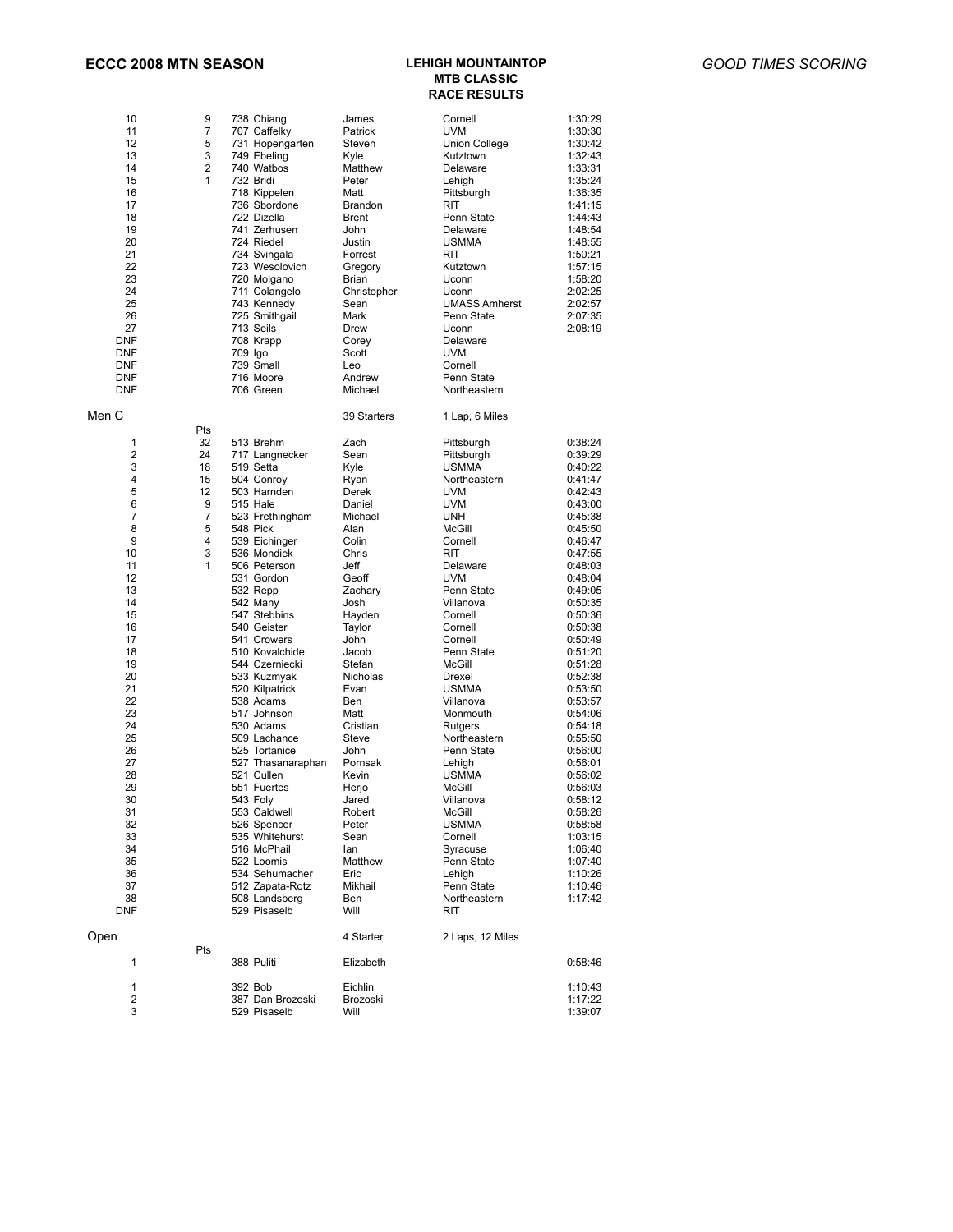## **MTB CLASSIC RACE RESULTS**

#### Downhill 1

| Women A        |                |                              | 1 Starter              |                                 |                          |
|----------------|----------------|------------------------------|------------------------|---------------------------------|--------------------------|
| 1              | Pts<br>80      | 126 Sullivan                 | Margaret               | Northeastern                    | 0:04:37.00               |
| Women B        |                |                              | 2 Starters             |                                 |                          |
| 1              | Pts<br>48      | 299 Kling                    | Lauren                 | Northeastern                    | 0:05:40.00               |
| 2              | 42             | 295 Redinski                 | Leah                   | Bloomsburg                      | 0:07:25.00               |
| Men A          |                |                              | 23 Starters            |                                 |                          |
| 1              | Pts<br>80      | 710 Mellen                   | Sam                    | Northeastern                    | 0:02:46.00               |
| $\overline{2}$ | 70             | 427 Scannell                 | Chris                  | <b>UVM</b>                      | 0:02:49.00               |
| 3              | 63             | 449 Nolan                    | Ryan                   | Penn State                      | 0:02:51.00               |
| 4              | 57             | 426 Kawpaska                 | Kyle                   | Uconn                           | 0:02:53.00               |
| 5              | 51             | 423 Saunders                 | Patrick                | Northeastern                    | 0:03:07.00               |
| 6              | 45             | 444 Clemenzi                 | Joseph                 | <b>UMASS Amherst</b>            | 0:03:08.00               |
| 7<br>7         | 37.5<br>37.5   | 507 Patalano<br>421 Fields   | Nik<br>Garson          | Northeastern<br><b>UVM</b>      | 0:03:09.00<br>0:03:09.00 |
| 9              | 30             | 438 Casioppo                 | Dan                    | Lehigh                          | 0:03:12.00               |
| 10             | 26             | 451 Adler                    | Ben                    | McGill                          | 0:03:13.00               |
| 11             | 22             | 422 Plumleg                  | Adam                   | <b>UVM</b>                      | 0:03:17.00               |
| 12             | 16.5           | 420 Hounsell                 | Chris                  | <b>UVM</b>                      | 0:03:19.00               |
| 12             | 16.5           | 455 Thodal                   | Robert                 | Lehigh                          | 0:03:19.00               |
| 14<br>15       | 12<br>9        | 446 Sampson<br>448 Perry     | Tom<br>David           | <b>UMASS Amherst</b><br>Cornell | 0:03:21.00<br>0:03:27.00 |
| 16             | $\overline{7}$ | 414 Estrich                  | Ben                    | Northeastern                    | 0:03:29.00               |
| 17             | 4              | 425 Williams                 | Gregory                | Uconn                           | 0:03:34.00               |
| 17             | 4              | 418 Magliocco                | Nic                    | <b>UVM</b>                      | 0:03:34.00               |
| 19             | $\overline{2}$ | 440 Pappalardo               | Stefan                 | uvm                             | 0:04:23.00               |
| 20             | 1              | 433 Marks<br>456 Dimaggio    | Will                   | UVM<br>Lehigh                   | 0:04:27.00               |
| 21<br>22       |                | 502 Meissner                 | Greg<br>Rob            | Northeastern                    | 0:07:20.00<br>0:07:47.00 |
| DNF            |                | 431 Lintilhac                | William                | UVM                             |                          |
| Men B          | Pts            |                              | 18 Starters            |                                 |                          |
| 1              | 48             | 712 Brown                    | Michael                | <b>UVM</b>                      | 0:02:54.00               |
| 2              | 42             | 742 Heiberg                  | Andrew                 | Cornell                         | 0:02:58.00               |
| 3              | 36             | 704 Bradford                 | Kyle                   | <b>UVM</b>                      | 0:03:07.00               |
| 4              | 32             | 511 Hills                    | Ben                    | Northeastern                    | 0:03:13.00               |
| 5              | 28             | 728 McKeon                   | Tom                    | <b>UVM</b>                      | 0:03:20.00               |
| 6<br>7         | 24<br>18       | 714 Soloway<br>727 Wagner    | Benjamin<br>Derek      | Uconn<br>Lehigh                 | 0:03:26.00<br>0:03:28.00 |
| 7              | 18             | 731 Hopengarten              | Steven                 | Union College                   | 0:03:28.00               |
| 9              | 12             | 748 Dorfman                  | Zach                   | Penn State                      | 0:03:30.00               |
| 10             | 7              | <b>703 Hall</b>              | Perry                  | UVM                             | 0:03:35.00               |
| 10             | 7              | 737 Clifton                  | Forrest                | Union College                   | 0:03:35.00               |
| 10<br>13       | 7<br>3         | 531 Gordon<br>744 Seiberling | Geoff<br>C.K.          | <b>UVM</b><br>Lehigh            | 0:03:35.00<br>0:03:40.00 |
| 14             | 2              | 434 Rose                     | Angus                  | UNH                             | 0:03:43.00               |
| 15             | 1              | 518 Berman                   | David                  | <b>UVM</b>                      | 0:03:44:00               |
| 16             |                | 730 Grobieki                 | Michael                | <b>UVM</b>                      | 0:03:46.00               |
| 17<br>18       |                | 513 Brehm<br>505 Owen        | Zach<br>Dillon         | Pittsburgh<br>UVM               | 0:03:59.00<br>0:04:43:00 |
| Men C          |                |                              | 16 Starters            |                                 |                          |
|                | Pts<br>32      |                              | John                   | UVM                             |                          |
| 1<br>2         | 24             | 514 Oliver<br>504 Conroy     | Ryan                   | Northeastern                    | 0:03:02.00<br>0:03:13.00 |
| 3              | 18             | 545 Klein                    | Nelson                 | <b>UMASS Amherst</b>            | 0:03:28.00               |
| 4              | 15             | 546 Laplante                 | Shaun                  | <b>UMASS Amherst</b>            | 0:03:42.00               |
| 5              | 12             | 539 Eichinger                | Colin                  | Cornell                         | 0:03:53.00               |
| 6              | 9              | 524 Saboi                    | Joseph                 | Lehigh                          | 0:03:57.00               |
| 7<br>8         | 7<br>5         | 537 Wilkins<br>547 Stebbins  | William<br>Hayden      | <b>Union College</b><br>Cornell | 0:04:00.00<br>0:04:03.00 |
| 9              | 4              | 435 Lukach                   | Jeff                   | UNH                             | 0:04:10.00               |
| 10             | 3              | 415 Jennings                 | Lance                  | UVM                             | 0:04:15.00               |
| 11             | 1.5            | 552 Fitzgerald               | Alexander              | McGill                          | 0:04:25.00               |
| 11             | 1.5            | 548 Pick                     | Alan                   | McGill                          | 0:04:25.00               |
| 13<br>14       |                | 736 Sbordone                 | Brandon<br>Christopher | RIT                             | 0:04:26.00<br>0:04:28.00 |
| 15             |                | 417 Hamlih<br>551 Fuertes    | Herjo                  | uvm<br>McGill                   | 0:05:19.00               |
| 16             |                | 713 Seils                    | Drew                   | Uconn                           | 0:05:41.00               |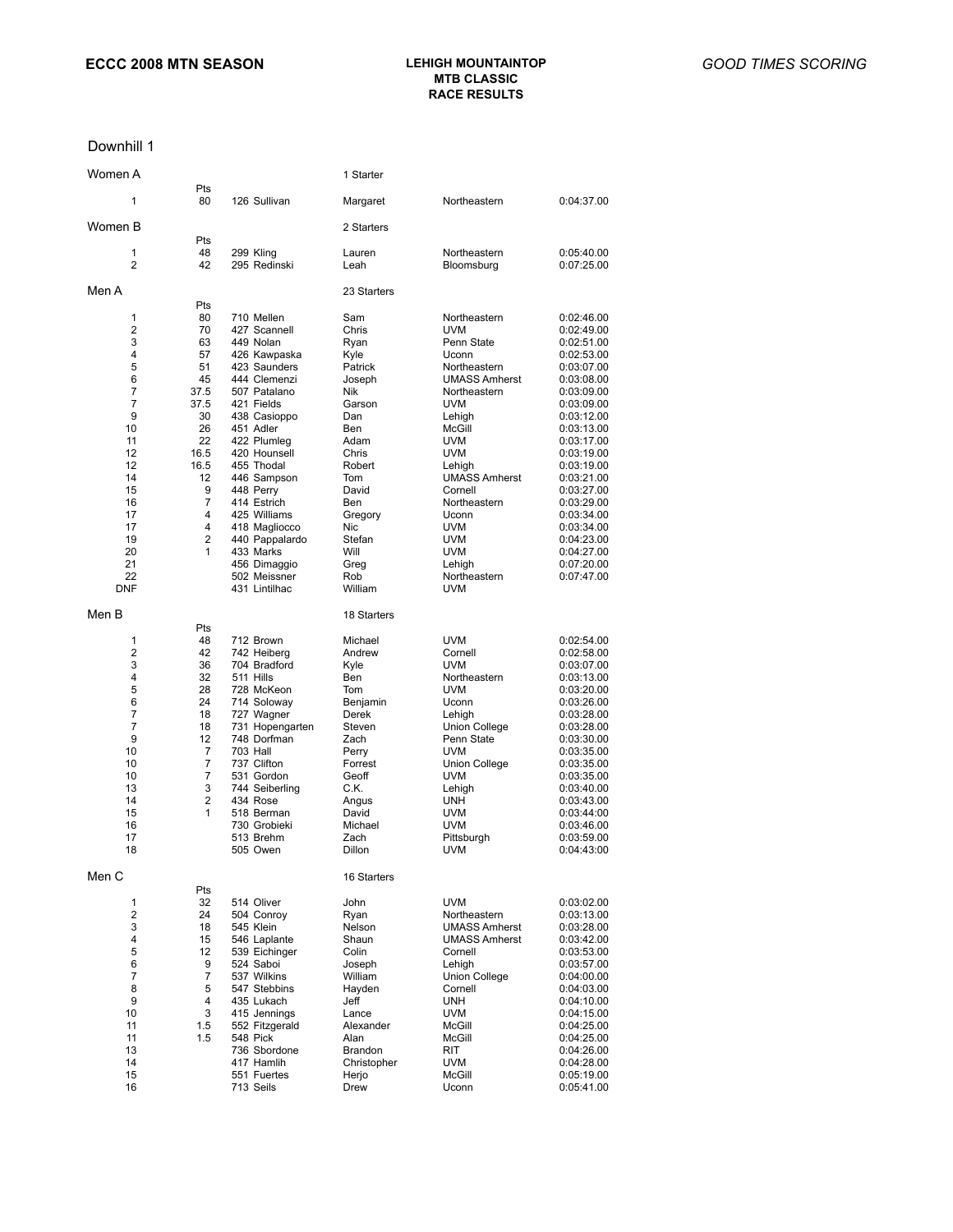# **LEHIGH MOUNTAINTOP<br>MTB CLASSIC RACE RESULTS**

| Open |             |         |            |
|------|-------------|---------|------------|
|      | 394 Rutan   | Mark    | 0:02:52.00 |
| 2    | 391 Flood   | Stephen | 0:03:07.00 |
| 3    | 389 Gomes   | Jorge   | 0:03:26.00 |
| 4    | 398 Schmidt | Andrew  | 0:08:42.00 |
|      |             |         |            |

### **Sunday 9/14**

### Short Track Cross Country

| Women A        |     |                   | 8 Starters  | 10 Laps, xx:xx       |           |
|----------------|-----|-------------------|-------------|----------------------|-----------|
|                | Pts |                   |             |                      |           |
| 1              | 80  | 175 Kutz          | Jessica     | Penn State           |           |
| $\overline{2}$ | 70  | 176 White         | Stephanie   | <b>UNH</b>           |           |
| 3              | 63  | 148 Hotimsky      | Netana      | <b>UVM</b>           |           |
| 4              | 57  | 154 Strasser      | Jennifer    | Uconn                |           |
| 5              | 51  | 243 Norris        | Christina   | McGill               |           |
| 6              | 45  | 126 Sullivan      | Margaret    | Northeastern         |           |
| 7              | 40  | 180 Norris        | Leslie      | McGill               |           |
| 8              | 35  | 242 Chalmers      | Nadine      | McGill               |           |
| Women B        |     |                   | 10 Starters | 7 Laps, 23:03        |           |
|                | Pts |                   |             |                      |           |
| 1              | 48  | 297 Margolin      | Caitlin     | <b>UVM</b>           |           |
| $\overline{2}$ | 42  | 290 Hodkinson     | Keira       | McGill               |           |
| 3              | 36  | 299 Kling         | Lauren      | Northeastern         |           |
| 4              | 32  | 291 McCance       | Emily       | McGill               |           |
| 5              | 28  | 292 Barrette      | Taryn       | <b>UMASS Amherst</b> |           |
| 6              | 24  | 289 Bodie         | Karen       | McGill               |           |
| 7              | 21  | 293 Schwarzenberg | Amy         | <b>UNH</b>           |           |
| 8              | 15  | 296 Gregory       | Elizabeth   | <b>UVM</b>           |           |
| 9              | 12  | 298 Kelchlin      | Andrea      | Northeastern         |           |
| 10             | 9   | 288 Littlestone   | Alyssa      | Lehigh               |           |
| Men A          |     |                   | 21 Starters | 16 Laps, 36:40       |           |
|                | Pts |                   |             |                      |           |
| 1              | 80  | 432 Sullivan      | lan         | <b>UVM</b>           |           |
| $\overline{2}$ | 70  | 417 Hamlih        | Christopher | <b>UVM</b>           |           |
| 3              | 63  | 452 Bartlett      | michael     | <b>UMASS Amherst</b> |           |
| 4              | 57  | 430 Wiederseiner  | Christian   | Northeastern         |           |
| 5              | 51  | 437 Dinunzio      | Tom         | <b>UVM</b>           |           |
| 6              | 45  | 446 Sampson       | Tom         | <b>UMASS Amherst</b> | AT 1 LAP  |
| 7              | 40  | 450 Lawney        | Brian       | Cornell              |           |
| 8              | 35  | 424 Peters        | Lee         | <b>UVM</b>           |           |
| 9              | 30  | 436 Berry         | Sean        | <b>UNH</b>           |           |
| 10             | 26  | 453 Elie          | Jeffrey     | <b>UMASS Amherst</b> |           |
| 11             | 22  | 439 Temnykh       | Ivan        | Penn State           |           |
| 12             | 18  | 429 Honda         | James       | Uconn                |           |
| 13             | 15  | 441 Lang          | Colum       | <b>UNH</b>           |           |
| 14             | 12  | 434 Rose          | Angus       | <b>UNH</b>           | AT 2 LAPS |
| 15             | 9   | 419 Brennen       | Malachi     | <b>UVM</b>           |           |
| 16             | 7   | 435 Lukach        | Jeff        | <b>UNH</b>           |           |
| 17             | 5   | 416 Rullis        | Nevin       | <b>UVM</b>           |           |
| 18             | 3   | 442 Smolko        | Ryan        | Penn State           |           |
| 19             | 2   | 428 Firliet       | Brian       | Uconn                |           |
| 20             | 1   | 415 Jennings      | Lance       | <b>UVM</b>           | AT 4 LAPS |
| 21             |     | 454 Morrow        | Brad        | Lehigh               | AT 5 LAPS |
| Men B          |     |                   | 13 Starters | 10 Laps, 25:35       |           |
|                | Pts |                   |             |                      |           |
| 1              | 48  | 707 Caffelky      | Patrick     | <b>UVM</b>           |           |
| $\overline{2}$ | 42  | 743 Kennedy       | Sean        | <b>UMASS Amherst</b> |           |
| 3              | 36  | 751 Tyman         | Devin       | Lehigh               |           |
| 4              | 32  | 709 Igo           | Scott       | <b>UVM</b>           |           |
| 5              | 28  | 513 Brehm         | Zach        | Pittsburgh           |           |
| 6              | 24  | 716 Moore         | Andrew      | Penn State           |           |
| $\overline{7}$ | 21  | 705 Darwick       | Tim         | Penn State           | AT 1 LAP  |
| 8              | 15  | 749 Ebeling       | Kyle        | Kutztown             |           |
| 9              | 12  | 750 Fuehrer       | Daniel      | Kutztown             |           |
| 10             | 9   | 725 Smithgail     | Mark        | Penn State           |           |
| 11             | 7   | 723 Wesolovich    | Gregory     | Kutztown             |           |
| 12             | 5   | 711 Colangelo     | Christopher | Uconn                | AT 2 LAPS |
| 13             | 3   | 706 Green         | Michael     | Northeastern         |           |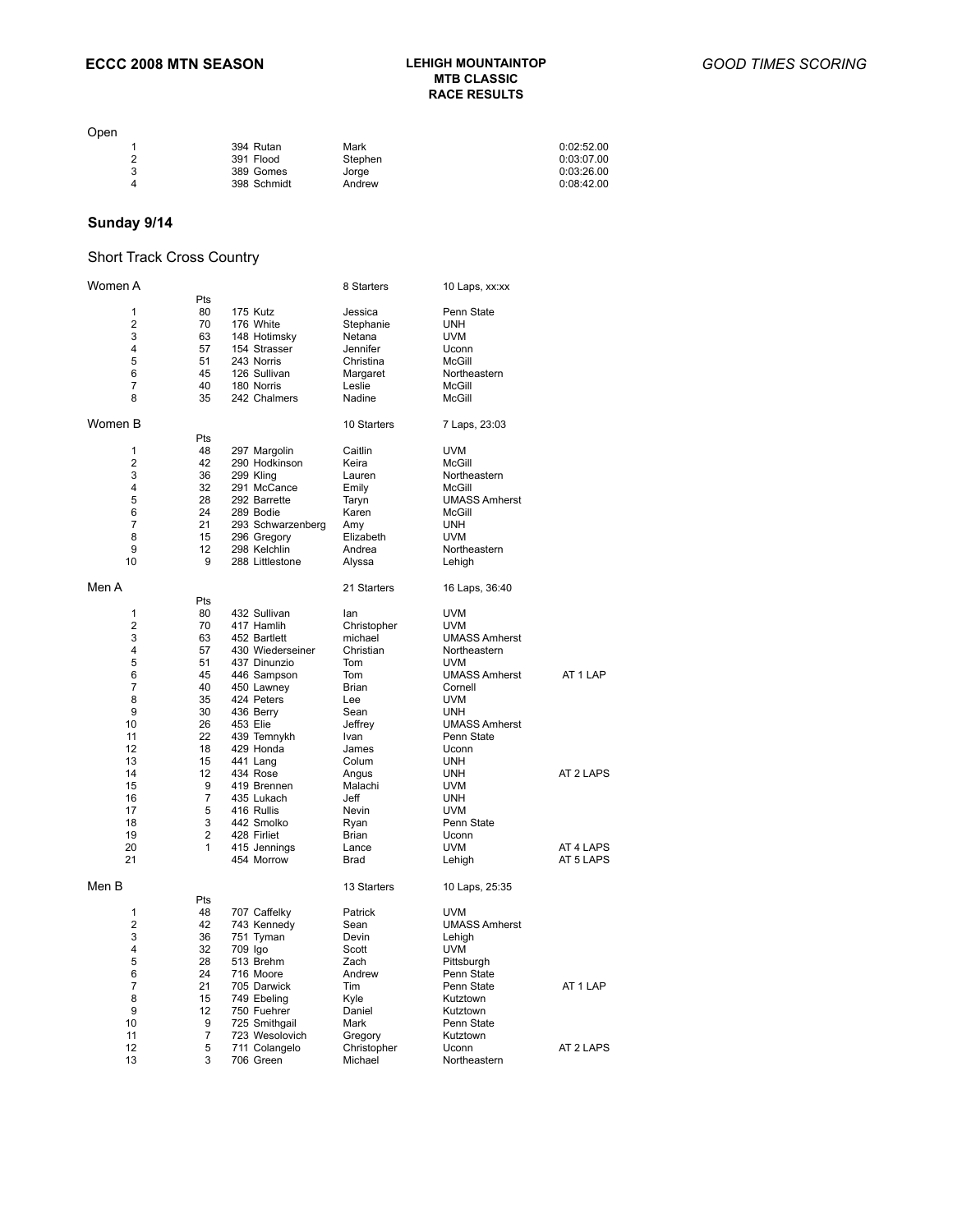#### **ECCC 2008 MTN SEASON LEHIGH MOUNTAINTOP MTB CLASSIC RACE RESULTS**

|                                                                                                                       |                                                                                                                                                                                                                                                                                                                                             | 13 Starters                                                                                                                                                                              | 9 Laps, 24:16                                                                                                                                                                                                                                                                                                                 |                                                                                                                                                                                                                                                                                                                  |
|-----------------------------------------------------------------------------------------------------------------------|---------------------------------------------------------------------------------------------------------------------------------------------------------------------------------------------------------------------------------------------------------------------------------------------------------------------------------------------|------------------------------------------------------------------------------------------------------------------------------------------------------------------------------------------|-------------------------------------------------------------------------------------------------------------------------------------------------------------------------------------------------------------------------------------------------------------------------------------------------------------------------------|------------------------------------------------------------------------------------------------------------------------------------------------------------------------------------------------------------------------------------------------------------------------------------------------------------------|
| 32<br>24<br>18<br>15<br>12<br>9<br>7<br>5<br>4<br>3<br>1                                                              | 503 Harnden<br>515 Hale<br>523 Frethingham<br>509 Lachance<br>532 Repp<br>534 Sehumacher<br>544 Czerniecki<br>553 Caldwell<br>554 Gibson<br>551 Fuertes<br>556 Slaw<br>508 Landsberg<br>555 Wojciechowski                                                                                                                                   | Derek<br>Daniel<br>Michael<br>Steve<br>Zachary<br>Eric<br>Stefan<br>Robert<br>Michael<br>Herjo<br>Robert<br>Ben<br>Matt                                                                  | <b>UVM</b><br><b>UVM</b><br><b>UNH</b><br>Northeastern<br>Penn State<br>Lehigh<br>McGill<br>McGill<br>Penn State<br>McGill<br>Penn State<br>Northeastern<br>Lehigh                                                                                                                                                            | AT 1 LAP<br>AT 2 LAPS                                                                                                                                                                                                                                                                                            |
|                                                                                                                       |                                                                                                                                                                                                                                                                                                                                             |                                                                                                                                                                                          |                                                                                                                                                                                                                                                                                                                               |                                                                                                                                                                                                                                                                                                                  |
|                                                                                                                       |                                                                                                                                                                                                                                                                                                                                             | 5 Starters                                                                                                                                                                               |                                                                                                                                                                                                                                                                                                                               |                                                                                                                                                                                                                                                                                                                  |
| Pts<br>80<br>70<br>63<br>57<br>48                                                                                     | 176 White<br>126 Sullivan<br>297 Margolin<br>298 Kelchlin<br>148 Hotimsky                                                                                                                                                                                                                                                                   | Stephanie<br>Margaret<br>Caitlin<br>Andrea<br>Netana                                                                                                                                     | <b>UNH</b><br>Northeastern<br><b>UVM</b><br>Northeastern<br><b>UVM</b>                                                                                                                                                                                                                                                        | 0:03:57.00<br>0:04:44.00<br>0:05:17.00<br>0:05:27.00<br>0:06:00.00                                                                                                                                                                                                                                               |
|                                                                                                                       |                                                                                                                                                                                                                                                                                                                                             | 2 Starters                                                                                                                                                                               |                                                                                                                                                                                                                                                                                                                               |                                                                                                                                                                                                                                                                                                                  |
| 48<br>42                                                                                                              | 299 Kling<br>292 Barrette                                                                                                                                                                                                                                                                                                                   | Lauren<br>Taryn                                                                                                                                                                          | Northeastern<br><b>UMASS Amherst</b>                                                                                                                                                                                                                                                                                          | 0:05:13.00<br>0:05:52.00                                                                                                                                                                                                                                                                                         |
|                                                                                                                       |                                                                                                                                                                                                                                                                                                                                             | 22 Starters                                                                                                                                                                              |                                                                                                                                                                                                                                                                                                                               |                                                                                                                                                                                                                                                                                                                  |
| Pts<br>80<br>70<br>63<br>57<br>48<br>48<br>40<br>35<br>28<br>28<br>22<br>18<br>15<br>12<br>9<br>6<br>6<br>3<br>2<br>1 | 710 Mellen<br>427 Scannell<br>507 Patalano<br>449 Nolan<br>444 Clemenzi<br>421 Fields<br>502 Meissner<br>438 Casioppo<br>446 Sampson<br>414 Estrich<br>448 Perry<br>422 Plumley<br>433 Marks<br>418 Magliocco<br>420 Hounsell<br>451 Adler<br>425 Williams<br>455 Thodal<br>440 Pappalardo<br>456 Dimaggio<br>431 Lintilhac<br>423 Saunders | Sam<br>Chris<br>Nik<br>Ryan<br>Joseph<br>Garson<br>Rob<br>Dan<br>Tom<br>Ben<br>David<br>Adam<br>Will<br>Nic<br>Chris<br>Ben<br>Gregory<br>Robert<br>Stefan<br>Greg<br>William<br>Patrick | Northeastern<br><b>UVM</b><br>Northeastern<br>Penn State<br><b>UMASS Amherst</b><br><b>UVM</b><br>Northeastern<br>Lehigh<br><b>UMASS Amherst</b><br>Northeastern<br>Cornell<br><b>UVM</b><br><b>UVM</b><br><b>UVM</b><br><b>UVM</b><br>McGill<br>Uconn<br>Lehigh<br><b>UVM</b><br>Lehigh<br><b>UVM</b><br><b>NOTTNESSTETT</b> | 0:02:12.00<br>0:02:14.00<br>0:02:27.00<br>0:02:29.00<br>0:02:35.00<br>0:02:35.00<br>0:02:36.00<br>0:02:37.00<br>0:02:38.00<br>0:02:38.00<br>0:02:39.00<br>0:02:40.00<br>0:02:42.00<br>0:02:44.00<br>0:02:45.00<br>0:02:47.00<br>0:02:47.00<br>0:02:53.00<br>0:03:04.00<br>0:03:15.00<br>0:03:18.00<br>0:03:35.00 |
| Pts                                                                                                                   |                                                                                                                                                                                                                                                                                                                                             | 13 Starters                                                                                                                                                                              |                                                                                                                                                                                                                                                                                                                               |                                                                                                                                                                                                                                                                                                                  |
| 48<br>42<br>36<br>32<br>28<br>22.5<br>22.5<br>15<br>12<br>9<br>7<br>4                                                 | 712 Brown<br>742 Heiberg<br>704 Bradford<br>511 Hills<br>728 McKeon<br>744 Seiberling<br>531 Gordon<br>714 Solowav<br>737 Clifton<br>731 Hopengarten<br>434 Rose<br>703 Hall                                                                                                                                                                | Michael<br>Andrew<br>Kyle<br>Ben<br>Tom<br>C.K.<br>Geoff<br>Benjamin<br>Forrest<br>Steven<br>Angus<br>Perry                                                                              | <b>UVM</b><br>Cornell<br>UVM<br>Northeastern<br><b>UVM</b><br>Lehigh<br>UVM<br>Uconn<br>Union College<br><b>Union College</b><br><b>UNH</b><br><b>UVM</b>                                                                                                                                                                     | 0:02:25.00<br>0:02:38.00<br>0:02:42.00<br>0:02:48.00<br>0:02:56.00<br>0:03:03.00<br>0:03:03.00<br>0:03:07.00<br>0:03:08.00<br>0:03:09.00<br>0:03:13.00<br>0:03:30.00<br>0:03:30.00                                                                                                                               |
|                                                                                                                       | Pts<br>Pts<br>4                                                                                                                                                                                                                                                                                                                             | 518 Berman                                                                                                                                                                               | David                                                                                                                                                                                                                                                                                                                         | <b>UVM</b>                                                                                                                                                                                                                                                                                                       |